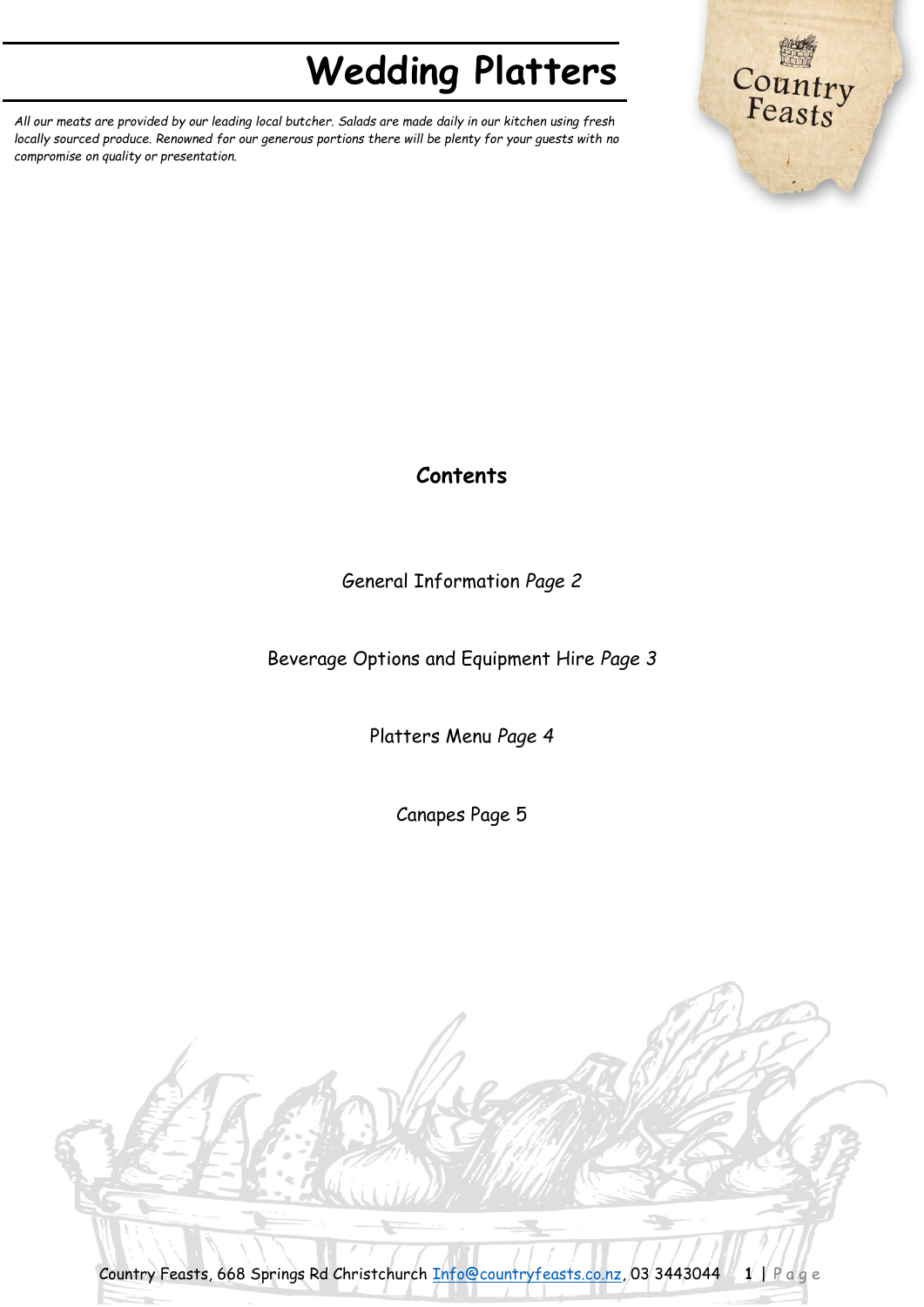

### **Details**

#### **Your special day**

We pride ourselves in personalised service. With our wealth of experience both here and abroad and simply our love for food, you can be assured of a fantastic day with Country Feasts.

All our meats are provided by our leading local butcher. Salads are made daily in our kitchen using fresh locally sourced produce. Renowned for our generous portions there will be plenty for your guests with no compromise on quality or presentation.

#### **What is included**

Full service from our uniformed staff, cutlery, plates, serviettes (paper dinner napkins). If Buffet style, full set up of the buffet table. Set-up of dining tables is not included in our prices. (We can set up your tables at an extra cost.)

If you would like to set up your tables prior to the day equipment can be picked up by arrangement.

#### **Extras**

Bar Staff Glassware Linen Napkins Tables, Chairs, Dining Tablecloths Any other service you may require for your wedding …Please ask us for a quote

#### **How it works**

- 1. Browse through our wedding pack to get an idea what style of catering you would like.
- 2. Contact us and one of our team will work through the details with you. We can meet with you at a place of your choice.
- 3. Together we can help you select a menu suitable for the occasion. We have popular sample menus to choose from, or alternatively we can create a customised menu for you.
- 4. A completed booking form and a \$200 deposit is required to confirm a booking.
- 5. The account balance paid prior to the function unless other arrangements have been made.
- 6. Children under 12 years old  $\frac{1}{2}$  price and under 5 free.
- 7. Numbers to be confirmed one week prior to wedding.
- 8. As well as confirmation of a timeline for the day with final numbers.
- 9. All details will be confirmed with you prior to the wedding day.
- 10. The day of the wedding leave it to us.

#### **Dietary Options**

**GF = Gluten Free DF = Dairy Free V = Vegetarian** Vegetarian main meals available on request We can cater for any dietary requirements. Please discuss with us.

Country Feasts, 668 Springs Rd Christchurch [Info@countryfeasts.co.nz,](mailto:Info@countryfeasts.co.nz) 03 3443044 **2** | P a g e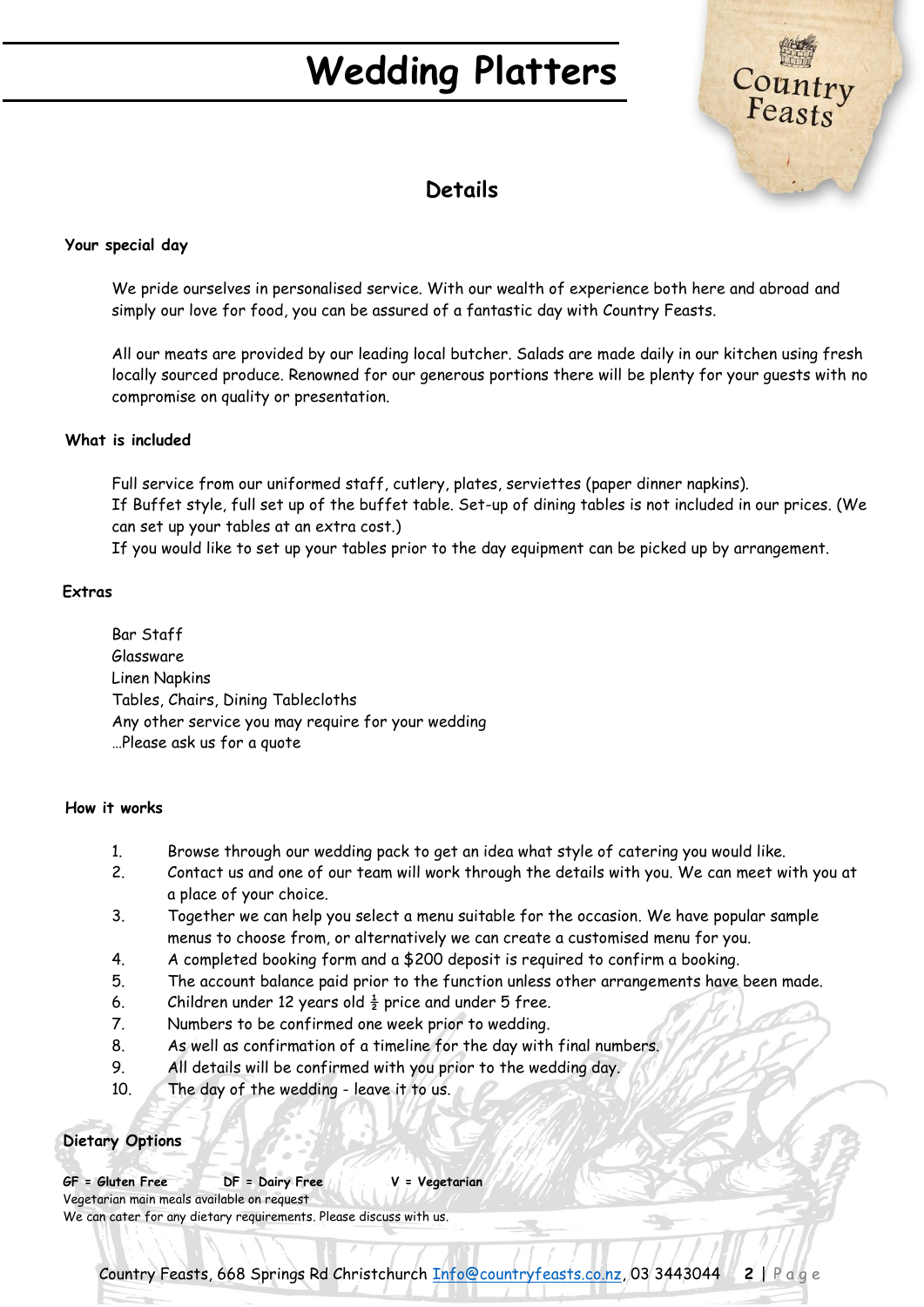### **Optional Hire Charges**

Full equipment hires price list available on request

#### **Glasses**

Flutes \$0.75 each White Wine Glasses \$0.75 each Red Wine Glasses \$0.75 each Tumblers \$0.75 each Hi Ball \$0.75 each Glass Jugs \$3.00 each

#### **Staff**

Bar Staff  $$30$  per person per hour Bar Manager  $$35.00$  per person per hour

#### **Equipment**

Trestle Tables 1.8m \$18.00 each Utensils \$1.00 each

Tablecloths \$16.00 each (for 1.8m trestle tables – white)

#### **Beverages**

Full beverage list available on request.

Filter Coffee and Selection of Traditional and Herbal Teas **\$2.80pp** (Only available with serviced option, cups and saucers included)

#### **Non-Alcoholic Beverages**

(Plastic cups provided. Glassware available at 0.75c per glass)

Orange Juice **\$3.90pp**

Selection of Non-Alcoholic Drinks including Orange Juice, Mineral Water, and Soft Drinks **\$5.80pp** Fruit Punch **\$4.70pp**

### **Alcoholic Beverages Options**

**All-inclusive packages from \$22pp** (Includes house wines, premium beers, sparkling wine, soft drinks, juices, glassware, bartenders)

**Cash Bar** (Pay for what you use option. All costs are covered including, glassware and bartender with spend over \$500)

**BYO** Planning to supply your own drinks. We have everything you need to set up your own bar. Please contact us for a full list of options.

Country Feasts, 668 Springs Rd Christchurch [Info@countryfeasts.co.nz,](mailto:Info@countryfeasts.co.nz) 03 3443044 **3** | P a g e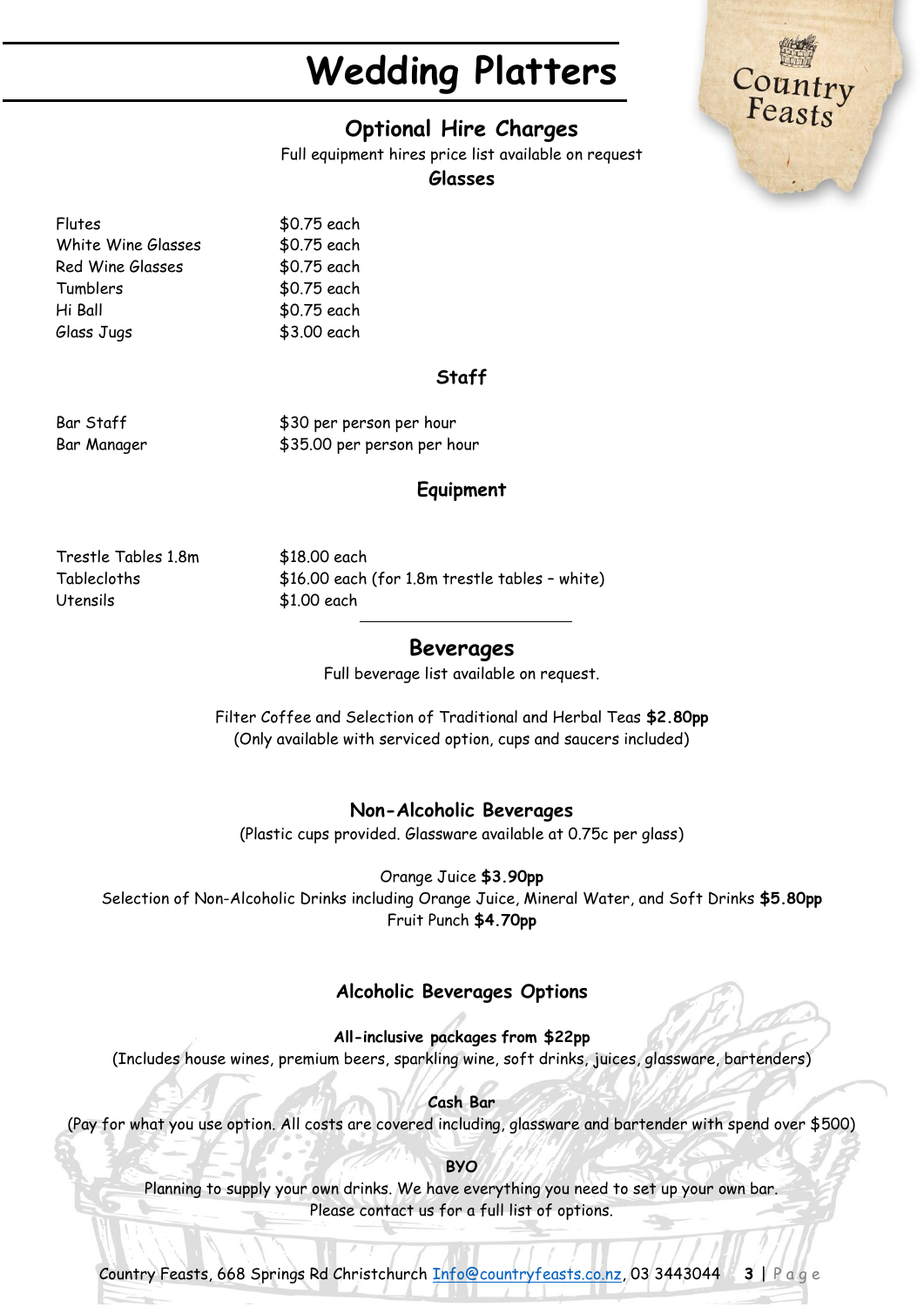Countr<br>Feasts

Entrée: Is table serviced Main: 2 Main meats are served on a platter on each table with vegetables and salad

### **Platters Menu (Whole Menu \$92.70pp)**

Dessert: Is table serviced

#### **Canapes (Handed around pre dinner) \$12.10pp**

Baby Angus Beef Burgers Served with Tomato Olive Chutney **DF** Mushroom Arancini Bites Served with a Chilli Mayo **V** Hot Wood Smoked Salmon Bites Topped with Micro Greens **GF DF** Garlic and Chilli Prawns **GF DF** Chicken and Cranberry Filled Vol au Vents

### **Entrée (Selection of one dish) \$15.40pp**

Bread Platters Including Garlic Loaf, Turkish Slipper and Bark Crisps Served with Dips and

Pickles **V**

Anti-Pasto Platters Consisting of Danish Salami, Hot Smoked Salmon, Spanish Chorizo, Prosciutto, NZ Kakurangi Blue and Creamy Brie Cheese, Pickles and Relish Accompanied with Pretzels, Focaccia Bread and Bark Crisps

### **Main (Selection of two dishes) \$45.80pp**

Mediterranean Chicken Marbella with Israelian Cous Cous **DF** Hot Pecan Wood Smoked Salmon Side with Apple and Cranberry Slaw **GF DF** Beef Rib Rack, Gratin Potato and Green Peppercorn Sauce **GF** Rosemary Crusted Leg of Lamb with Sage and Onion Mash, Mint Jelly and Gravy **GF On the table:**

Honey Glazed Carrots **GF V**, Broccoli Blueberry and Bacon Salad **GF DF**, Greek Salad **GF V**

#### **Dessert \$13.20pp Finger Food Dessert Platters**

Variety of Profiteroles (chocolate, salted caramel, white chocolate), Macaroons **GF**, Berry Mousse Filled Chocolate Pots **GF**, Baby Pavlovas **GF,** Mini Cheesecakes, Baby filled Donuts (chocolate hazelnut, red fruits, apple, caramel)

> **Supper \$6.20pp** Fruit and Cheese Board Tea and Coffee

Country Feasts, 668 Springs Rd Christchurch [Info@countryfeasts.co.nz,](mailto:Info@countryfeasts.co.nz) 03 3443044 **4** | P a g e